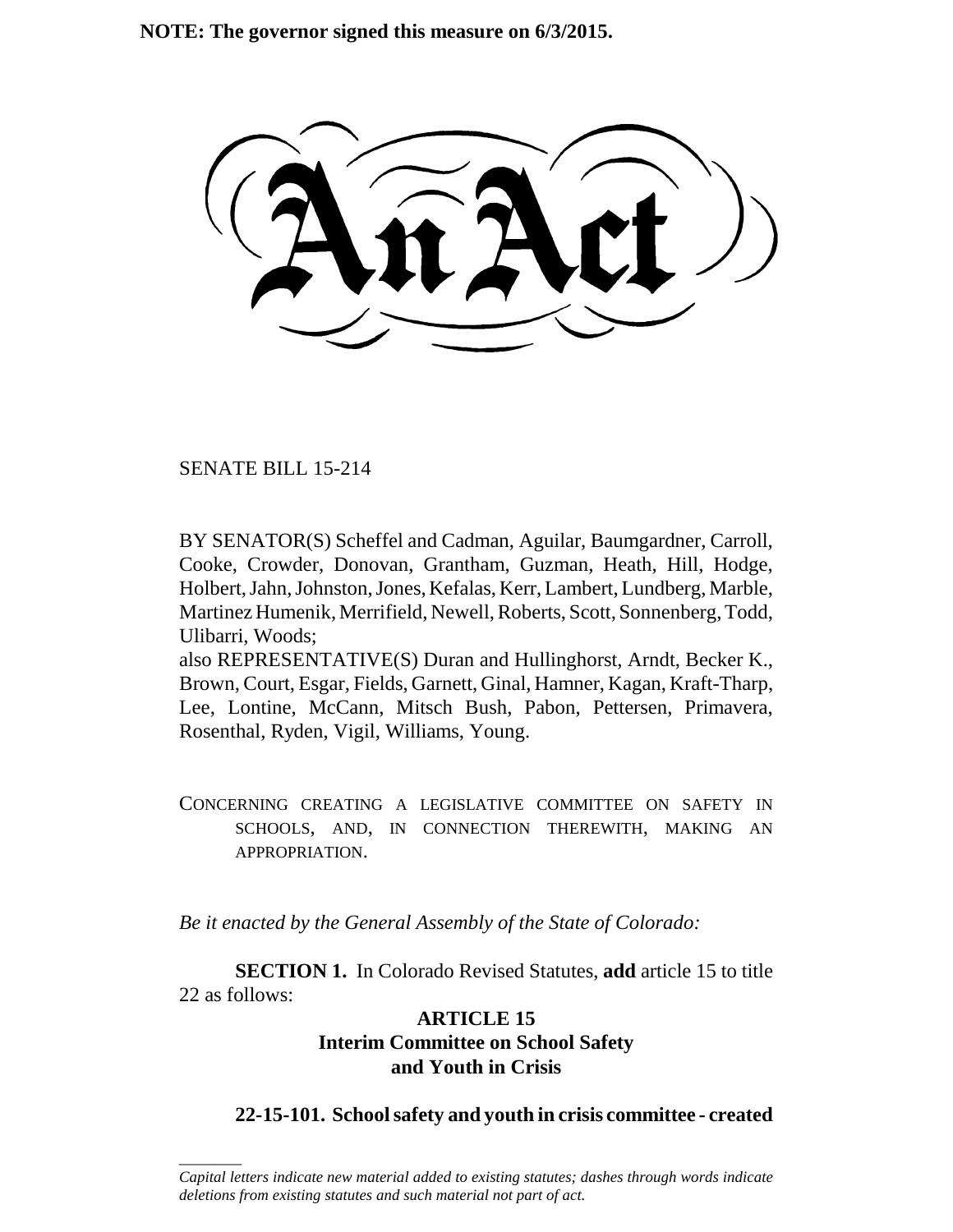**- membership - repeal.** (1) (a) THE SCHOOL SAFETY AND YOUTH IN CRISIS COMMITTEE, REFERRED TO WITHIN THIS ARTICLE AS THE "COMMITTEE", IS HEREBY CREATED TO:

(I) STUDY ISSUES RELATING TO SCHOOL SAFETY AND THE PREVENTION OF THREATS TO THE SAFETY OF STUDENTS, TEACHERS, ADMINISTRATORS, EMPLOYEES, AND VOLUNTEERS WHO ARE PRESENT ON THE GROUNDS OF EACH PUBLIC AND PRIVATE SCHOOL IN THE STATE;

(II) STUDY AND EVALUATE PROGRAMS AND METHODS FOR IDENTIFYING AND MONITORING STUDENTS IN CRISIS;

(III) DEVELOP STANDARDIZED CRITERIA FOR SCHOOL PERSONNEL TO USE IN ASSESSING THE POTENTIAL THREAT POSED BY ONE OR MORE STUDENTS; AND

(IV) STUDY AND EVALUATE THE IMPLEMENTATION OF SENATE BILL 15-213, INCLUDING BUT NOT LIMITED TO CONSIDERATION OF:

(A) THE DUTY OF SCHOOL DISTRICTS AND CHARTER SCHOOLS AND THEIR EMPLOYEES TO EXERCISE REASONABLE CARE TO PROTECT ALL STUDENTS, FACULTY, AND STAFF FROM HARM RESULTING FROM ACTS COMMITTED BY ANOTHER PERSON WHEN THE HARM IS REASONABLY FORESEEABLE, WHILE SUCH STUDENTS, FACULTY, AND STAFF ARE WITHIN THE SCHOOL FACILITIES OR ARE PARTICIPATING IN SCHOOL-SPONSORED ACTIVITIES;

(B) ANY STATUTORY PROVISIONS THAT MAY REQUIRE MODIFICATION TO REFLECT LOCAL COMMUNITY CIRCUMSTANCES AND STANDARDS; AND

(C) ANY RECOMMENDATIONS THE COMMITTEE MAY HAVE CONCERNING STEPS THAT A SCHOOL DISTRICT OR CHARTER SCHOOL MAY TAKE TO SATISFY ITS DUTY OF REASONABLE CARE.

(b) THE COMMITTEE MAY RECOMMEND LEGISLATIVE CHANGES THAT SHALL BE TREATED AS LEGISLATION RECOMMENDED BY AN INTERIM COMMITTEE FOR PURPOSES OF ANY INTRODUCTION DEADLINES OR BILL LIMITATIONS IMPOSED BY THE JOINT RULES OF THE GENERAL ASSEMBLY.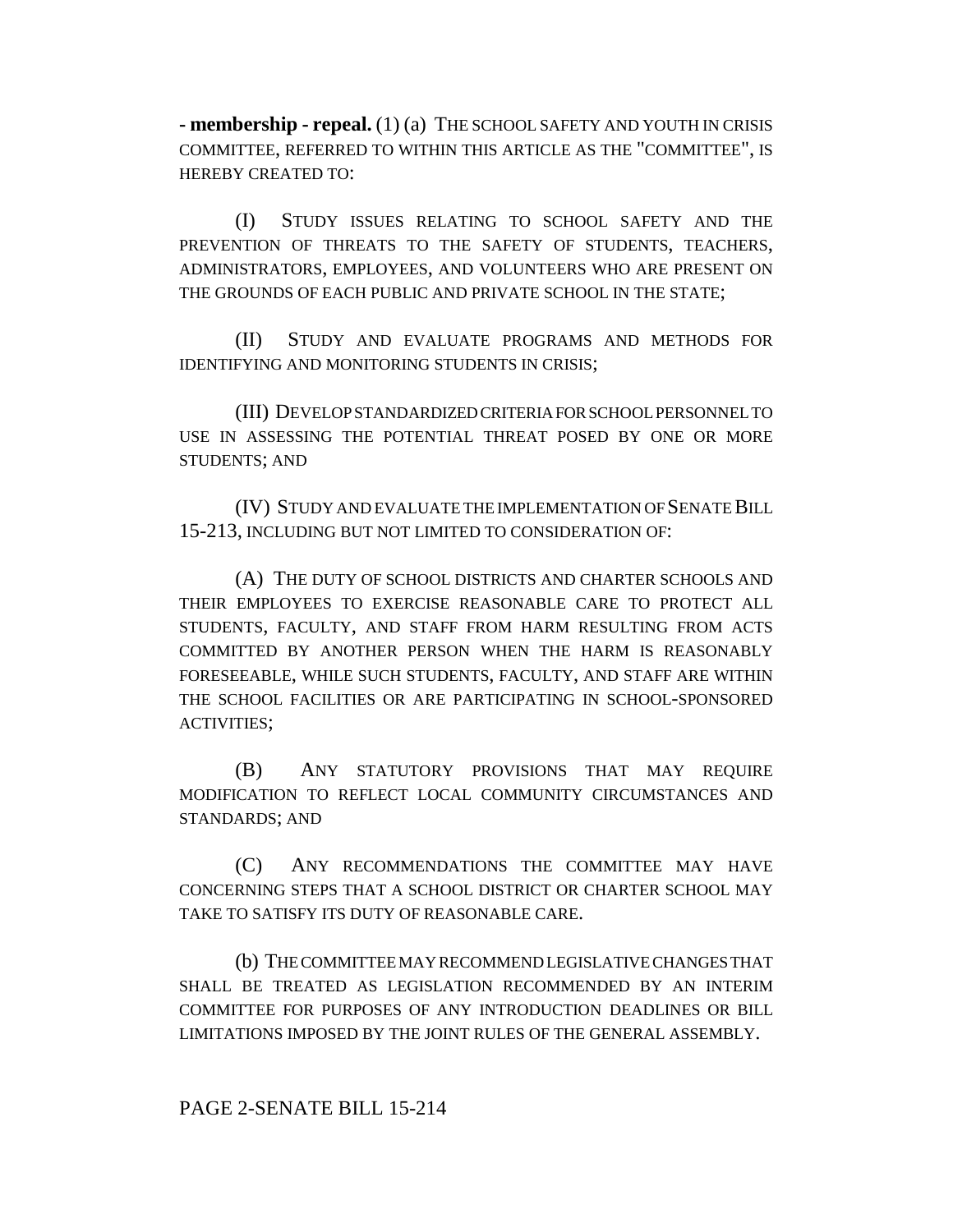(c) THE COMMITTEE SHALL MEET NO MORE THAN SIX TIMES EACH LEGISLATIVE INTERIM, UNLESS ADDITIONAL MEETINGS ARE AUTHORIZED BY THE EXECUTIVE COMMITTEE OF THE LEGISLATIVE COUNCIL, AND MAY MEET AS NECESSARY THROUGHOUT THE YEAR.

(d) THE COMMITTEE MAY FORM SUCH SUBCOMMITTEES AND OTHER GROUPS OF INTERESTED PARTIES AS IT DEEMS NECESSARY FOR THE PERFORMANCE OF ITS DUTIES UNDER THIS ARTICLE.

(2) (a) THE COMMITTEE SHALL INCLUDE EIGHT VOTING MEMBERS, AS FOLLOWS:

(I) FOUR MEMBERS OF THE SENATE, NO MORE THAN TWO OF WHOM SHALL BE FROM THE SAME POLITICAL PARTY, WITH TWO MEMBERS TO BE APPOINTED BY THE PRESIDENT OF THE SENATE AND TWO MEMBERS TO BE APPOINTED BY THE MINORITY LEADER OF THE SENATE;

(II) FOUR MEMBERS OF THE HOUSE OF REPRESENTATIVES, NO MORE THAN TWO OF WHOM SHALL BE FROM THE SAME POLITICAL PARTY, WITH TWO MEMBERS TO BE APPOINTED BY THE SPEAKER OF THE HOUSE OF REPRESENTATIVES AND TWO MEMBERS TO BE APPOINTED BY THE MINORITY LEADER OF THE HOUSE OF REPRESENTATIVES;

(b) THE COMMITTEE SHALL INCLUDE EIGHT NONVOTING MEMBERS, AS FOLLOWS:

(I) ONE MEMBER WHO IS A LICENSED SCHOOL COUNSELOR, TO BE APPOINTED BY THE GOVERNOR;

(II) ONE MEMBER WHO IS A LICENSED SCHOOL EDUCATOR AND EXPERIENCED IN WORKING WITH CHILDREN WITH DISABILITIES, AS DEFINED IN SECTION 22-20-103 (5) (a), TO BE APPOINTED BY THE GOVERNOR;

(III) ONE MEMBER WHO IS A PARENT OF A STUDENT WHO ATTENDED OR WHO IS ATTENDING A SCHOOL OF A SCHOOL DISTRICT SERVING FIVE THOUSAND STUDENTS OR LESS, TO BE APPOINTED BY THE GOVERNOR;

(IV) ONE MEMBER WHO IS A PARENT OF A STUDENT WHO ATTENDED OR WHO IS ATTENDING A SCHOOL OF A SCHOOL DISTRICT SERVING MORE THAN FIVE THOUSAND STUDENTS, TO BE APPOINTED BY THE GOVERNOR;

## PAGE 3-SENATE BILL 15-214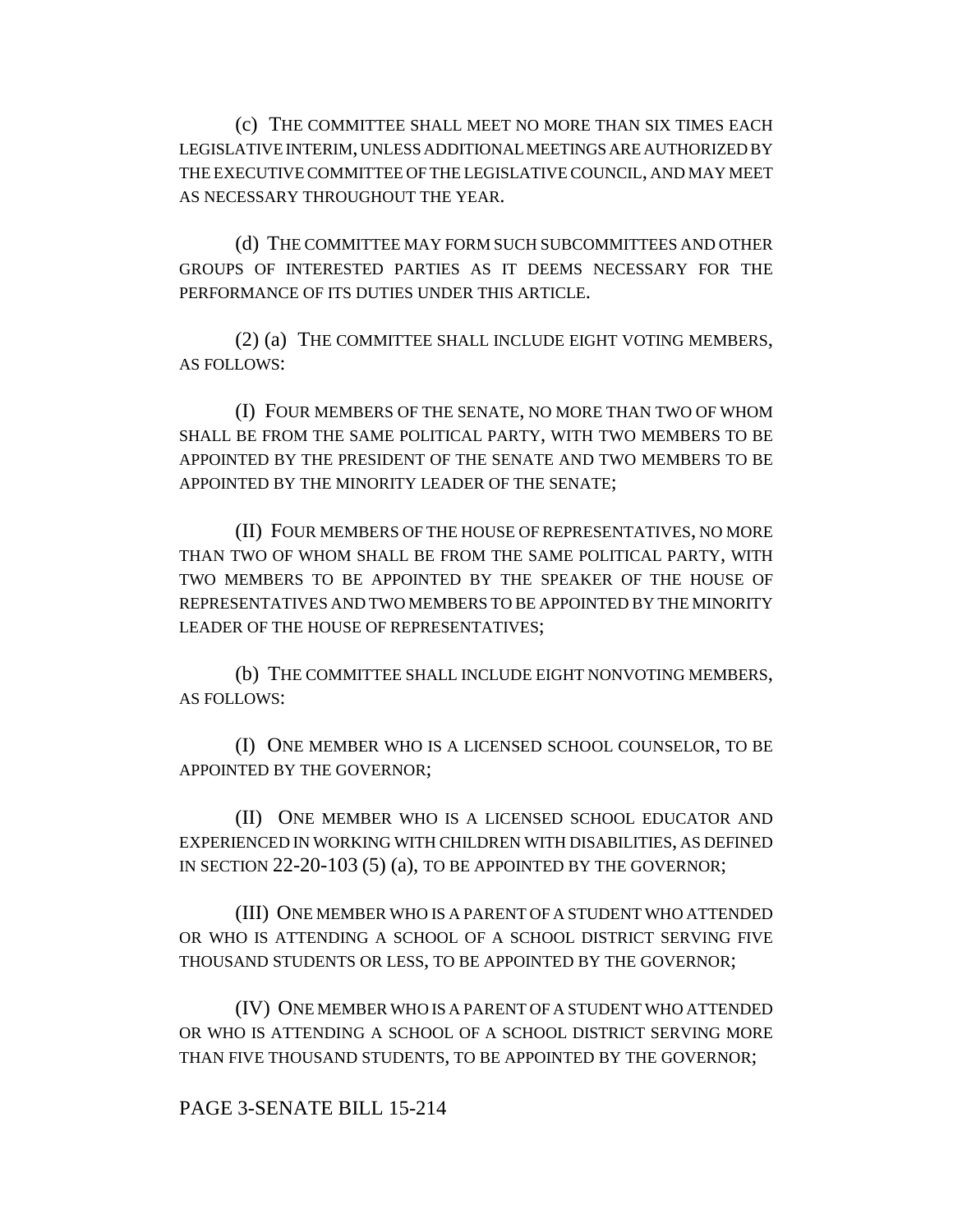(V) ONE MEMBER WHO IS A SUPERINTENDENT OF A SCHOOL DISTRICT, TO BE APPOINTED BY THE GOVERNOR;

(VI) ONE MEMBER WHO REPRESENTS A STATEWIDE ORGANIZATION THAT ADVOCATES FOR JUVENILES AND JUVENILE JUSTICE ISSUES, TO BE APPOINTED BY THE GOVERNOR;

(VII) ONE MEMBER WHO HAS EXPERIENCE WITH CHILD OR ADOLESCENT MENTAL HEALTH ISSUES, TO BE APPOINTED BY THE GOVERNOR; AND

(VIII) ONE MEMBER WHO HAS EXPERIENCE WITH SCHOOL SAFETY OR THE PREVENTION OF VIOLENCE, TO BE APPOINTED BY THE GOVERNOR.

(c) EACH APPOINTING PARTY DESCRIBED IN PARAGRAPHS (a) AND (b) OF THIS SUBSECTION (2) SHALL MAKE HIS OR HER APPOINTMENT OR APPOINTMENTS TO THE COMMITTEE ON OR BEFORE JUNE 1, 2015.

(d) EACH MEMBER OF THE COMMITTEE MAY SERVE INDEFINITELY AT THE DISCRETION OF HIS OR HER APPOINTING PARTY.

(3) THE MEMBERS OF THE COMMITTEE MAY ELECT ONE MEMBER TO SERVE AS CHAIR OF THE COMMITTEE AND ONE MEMBER TO SERVE AS VICE-CHAIR OF THE COMMITTEE.

(4) NONLEGISLATIVE MEMBERS SERVE WITHOUT COMPENSATION AND WITHOUT REIMBURSEMENT OF EXPENSES. THE LEGISLATIVE MEMBERS OF THE COMMITTEE MAY RECEIVE PER DIEM AND NECESSARY TRAVEL AND SUBSISTENCE EXPENSES AS PROVIDED FOR MEMBERS OF THE GENERAL ASSEMBLY WHO ATTEND INTERIM COMMITTEE MEETINGS PURSUANT TO SECTION 2-2-307, C.R.S.

(5) THE LEGISLATIVE COUNCIL STAFF AND THE STAFF OF THE OFFICE OF LEGISLATIVE LEGAL SERVICES SHALL ASSIST THE COMMITTEE IN CARRYING OUT ITS DUTIES PURSUANT TO THIS SECTION.

(6) THIS ARTICLE IS REPEALED, EFFECTIVE JULY 1, 2019.

**SECTION 2. Appropriation.** (1) For the 2015-16 state fiscal year, \$25,857 is appropriated to the legislative department. This appropriation

## PAGE 4-SENATE BILL 15-214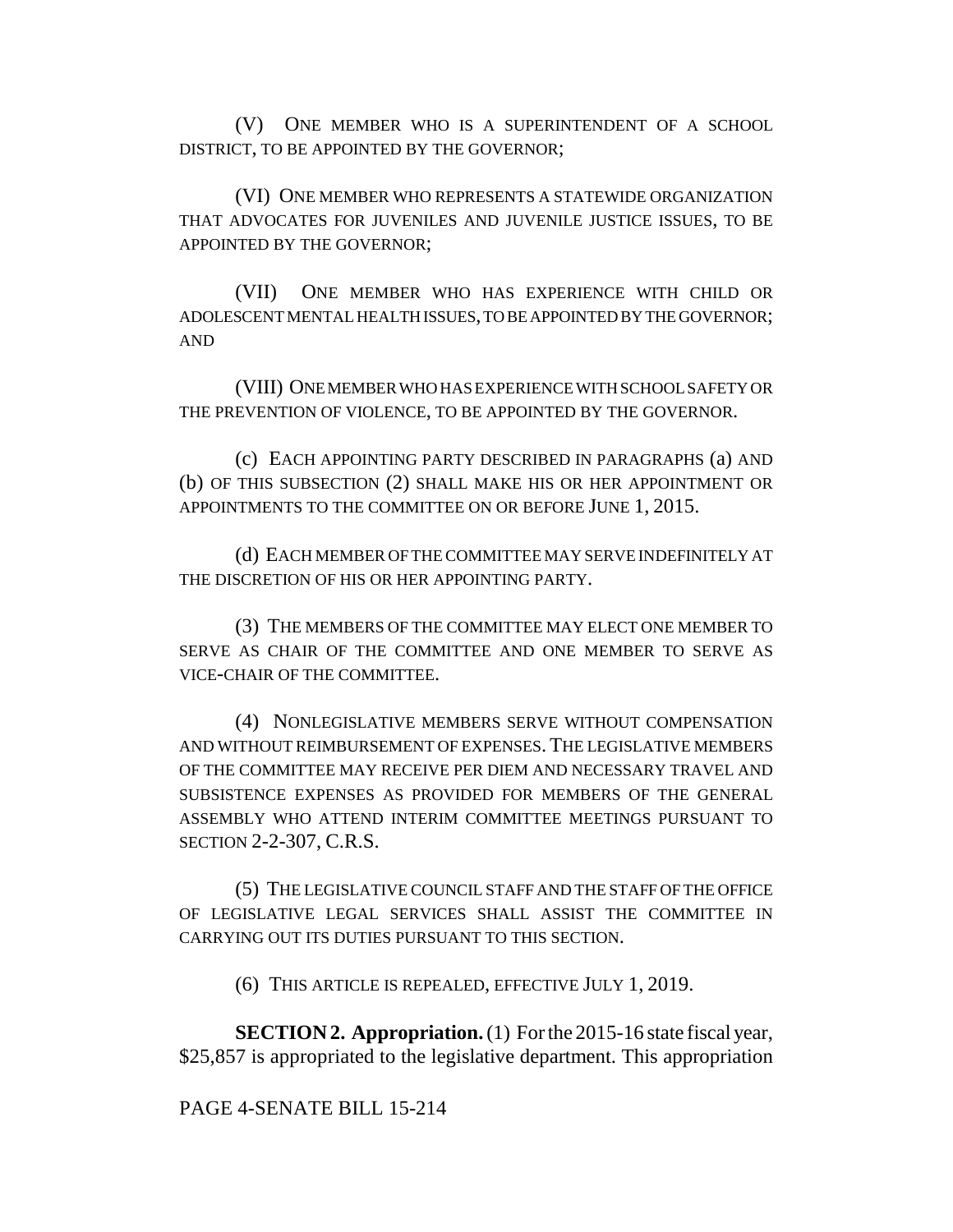is from the general fund. To implement this act, the department may use this appropriation as follows:

(a) \$16,881 for use by the legislative council, which amount is based on an assumption that the legislative council will require an additional 0.3 FTE; and

(b) \$8,976 for use by the general assembly.